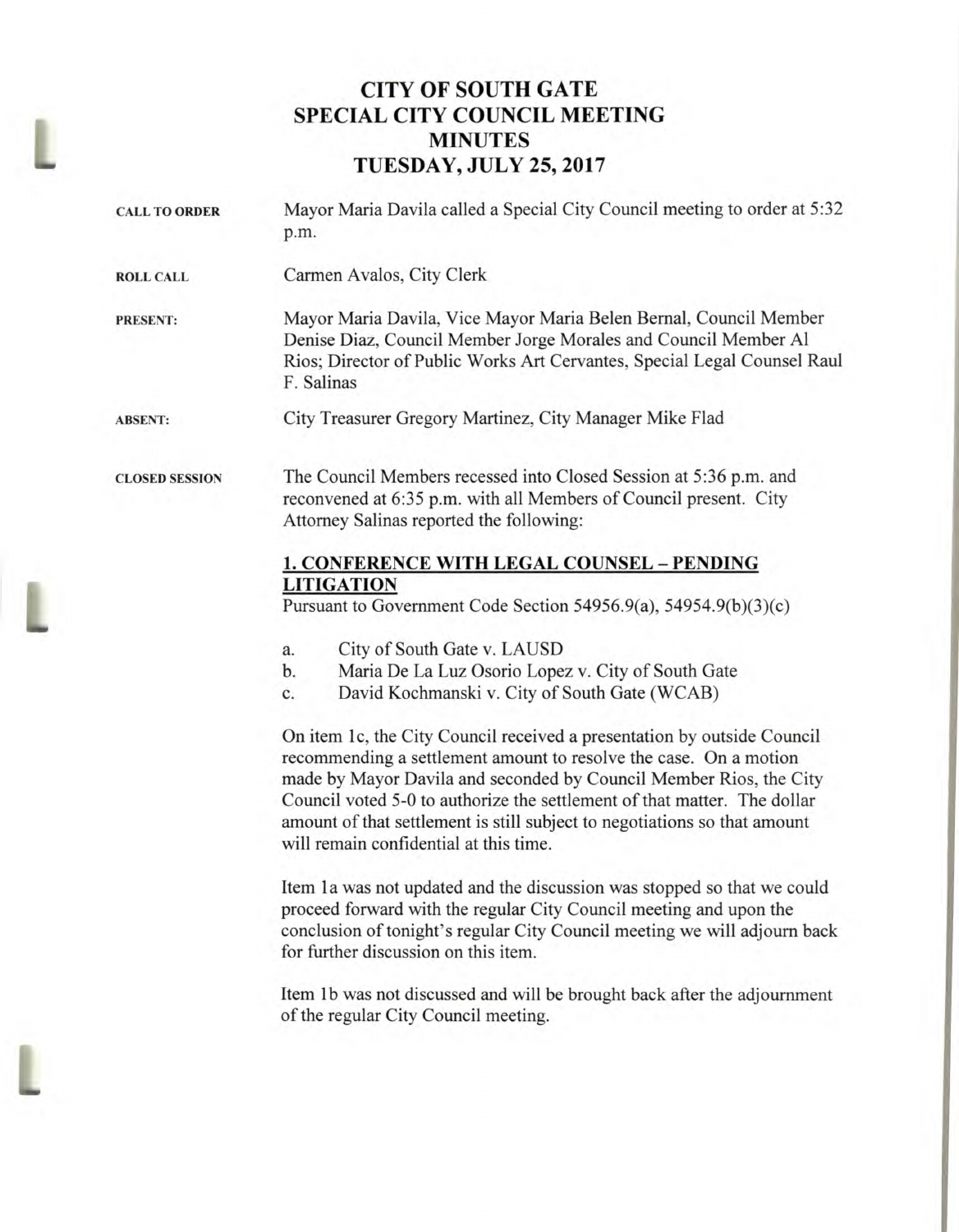#### **SPECIAL CITY COUNCIL MEETING MINUTES OF JULY 25, 2017**

#### **2. CONFERENCE WITH LABOR NEGOTIATOR**

Pursuant to Government Code Section 54957.6

| Agency Representation:         | Michael Flad, City Manager                  |
|--------------------------------|---------------------------------------------|
| <b>Employee Organizations:</b> | SGPMA, SGPOA, SGDMA, SGPMMA<br><b>SGMEA</b> |

Item 2 was not discussed in Closed Session and tabled from this agenda.

# **3. CONFERENCE WITH LEGAL** COUNSEL — **PENDING LITIGATION**

Pursuant to Government Code Section 54956.9(a), 54954.9(b)(3)(c)

a. City of South Gate v. Albert Robles

Item 3a was not discussed and will be brought back after the adjournment of the regular City Council meeting.

**RECESS** The special City Council Meeting was recessed at 6:35 p.m. in order that the Council might hold its regular meeting. The meeting reconvened at 8:56 p.m. with all Council present.

> The Council Members recessed into Closed Session at 8:56 p.m. and reconvened at 10:05 p.m. with all members of Council present. City Attorney Salinas reported the following:

## **1. CONFERENCE WITH LEGAL COUNSEL — PENDING LITIGATION**

Pursuant to Government Code Section 54956.9(a), 54954.9(b)(3)(c)

- a. City of South Gate v. LAUSD
- b. Maria De La Luz Osorio Lopez v. City of South Gate

On item **1** a, the City Council received a presentation by staff regarding ongoing negotiations on this case. City Council gave guidance but no action was taken or vote with connection to that matter.

Item 1b is a claim from a trip and fall on one of the cities sidewalks. The City Council received a report from the City Attorney and upon completion of that report and on a motion made by Council Member Morales and seconded by Council Member Rios on a vote of 5-0 authorized the denial of that claim.